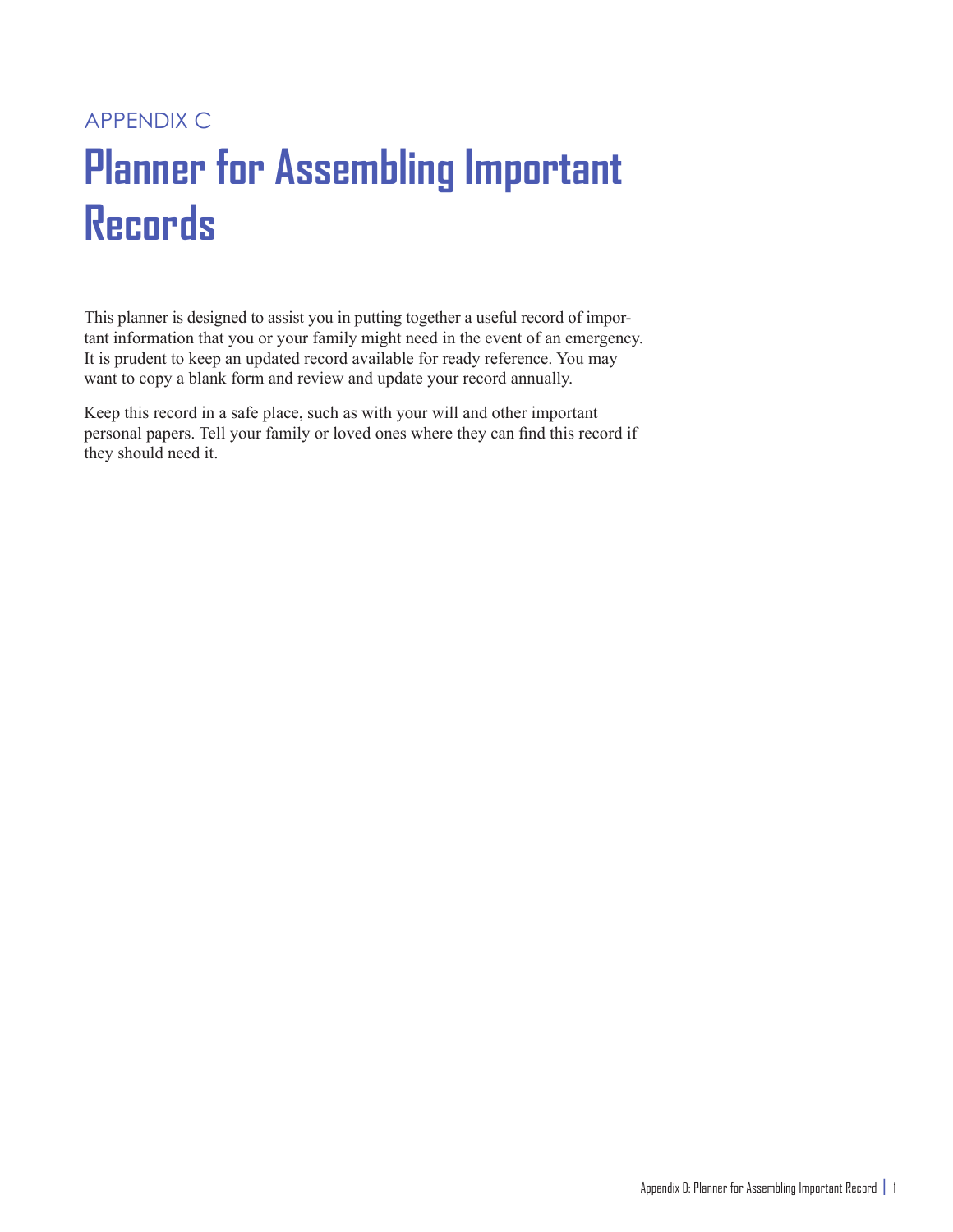| Date on which you last updated the information in this planner: |                    |  |
|-----------------------------------------------------------------|--------------------|--|
| <b>Preliminary Basic Information</b>                            |                    |  |
| <b>Your Full Name:</b>                                          |                    |  |
| Your IBEW® Card No:                                             |                    |  |
| Your IBEW® Local Union:                                         |                    |  |
| Address:                                                        |                    |  |
| Telephone:                                                      | LU Contact Person: |  |
| <b>Spouse's Employer (or Last Employer):</b>                    |                    |  |
| Address:                                                        |                    |  |
| Telephone:                                                      |                    |  |
| <b>Your Employer (or Last Employer):</b>                        |                    |  |
| Address:                                                        |                    |  |
| Telephone:                                                      |                    |  |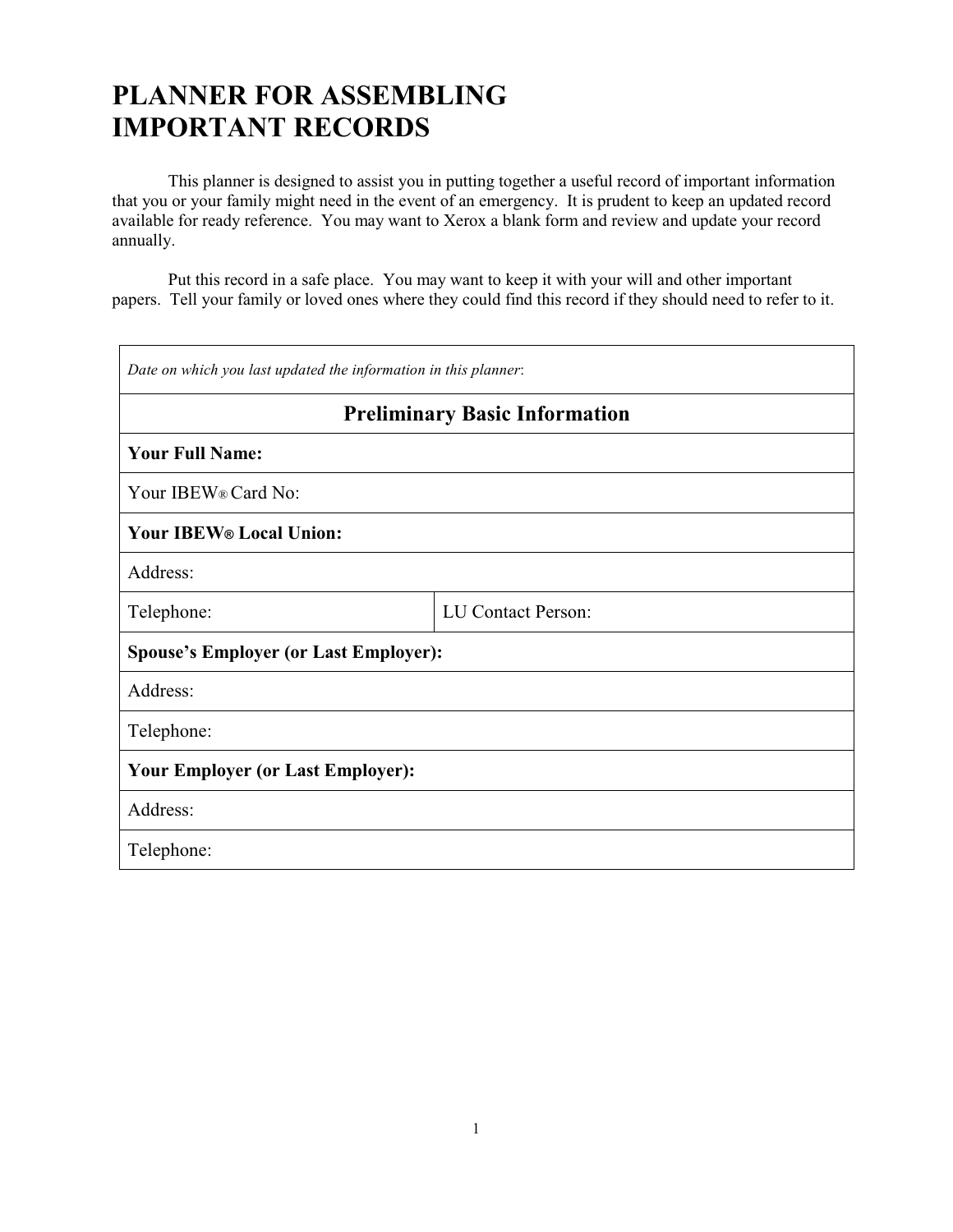# **Your Attorney:**

Address:

Telephone:

## **Your Accountant:**

Address:

Telephone:

# **Other Business/Professional Contacts:**

Name: Address: Telephone:

Name: Address: Telephone:

Name: Address: Telephone: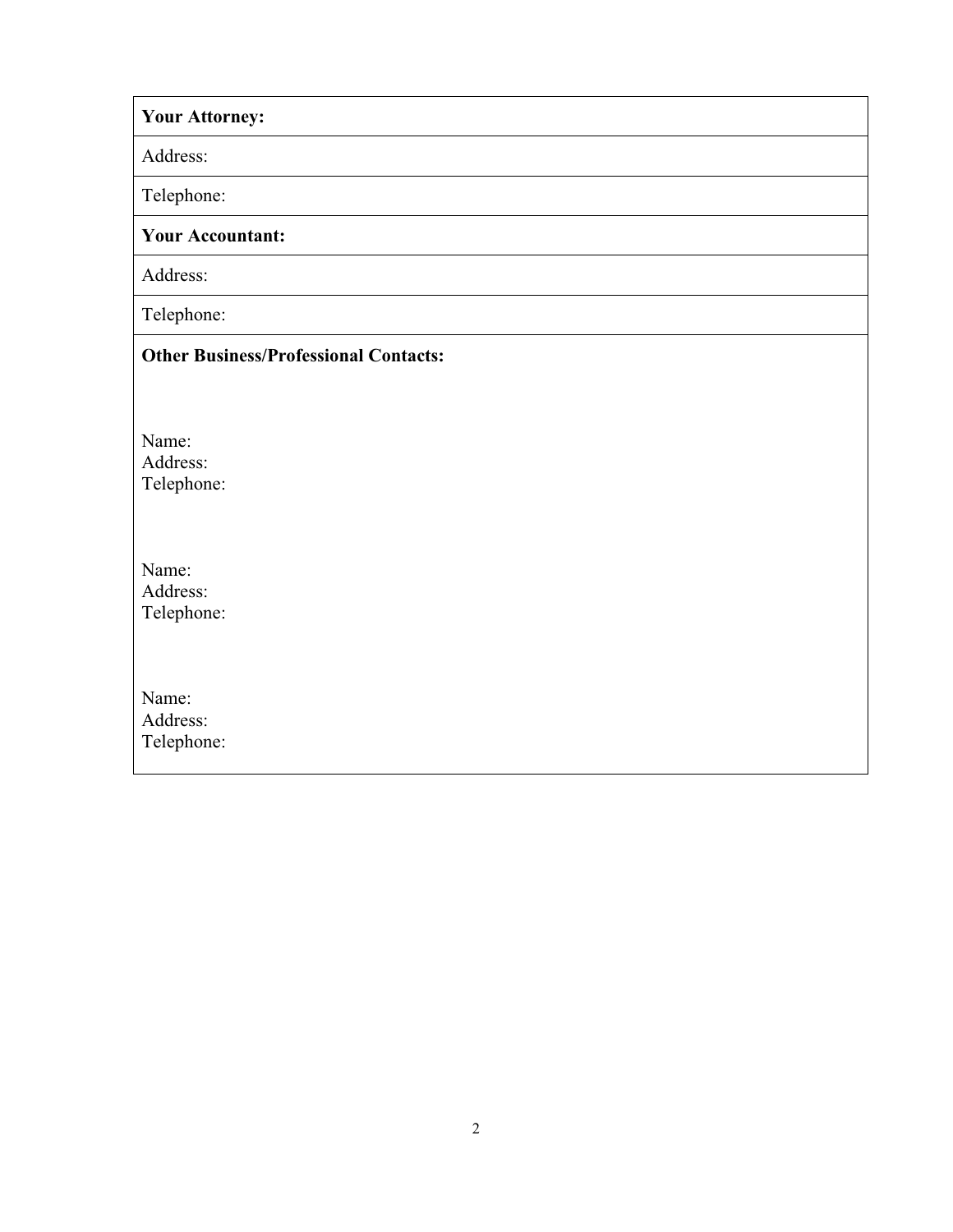| <b>Financial Information</b>                                                         |                                            |  |
|--------------------------------------------------------------------------------------|--------------------------------------------|--|
| (1) Social Security Information:<br>Address of Local Soc. Sec. Office:<br>Telephone: |                                            |  |
| Your SSN:                                                                            | Spouse's SSN:                              |  |
| Your Date of Birth:                                                                  | Spouse's Date of Birth:                    |  |
| Your Place of Birth:                                                                 | Spouse's Place of Birth:                   |  |
| Location of<br>your birth certificate:                                               | Location of<br>spouse's birth certificate: |  |
| Estimated Monthly Soc. Sec. Survivor Benefit:                                        |                                            |  |
| Social Security Death Benefit:                                                       |                                            |  |
| (2) Pension Information:                                                             |                                            |  |
| <b>Employer:</b>                                                                     |                                            |  |
| Address:                                                                             |                                            |  |
| Option Chosen:<br>Telephone:                                                         |                                            |  |
| <b>Employer:</b>                                                                     |                                            |  |
| Address:                                                                             |                                            |  |
| Telephone:<br>Option Chosen:                                                         |                                            |  |
| <b>Employer:</b>                                                                     |                                            |  |
| Address:                                                                             |                                            |  |
| Telephone:                                                                           | Option Chosen:                             |  |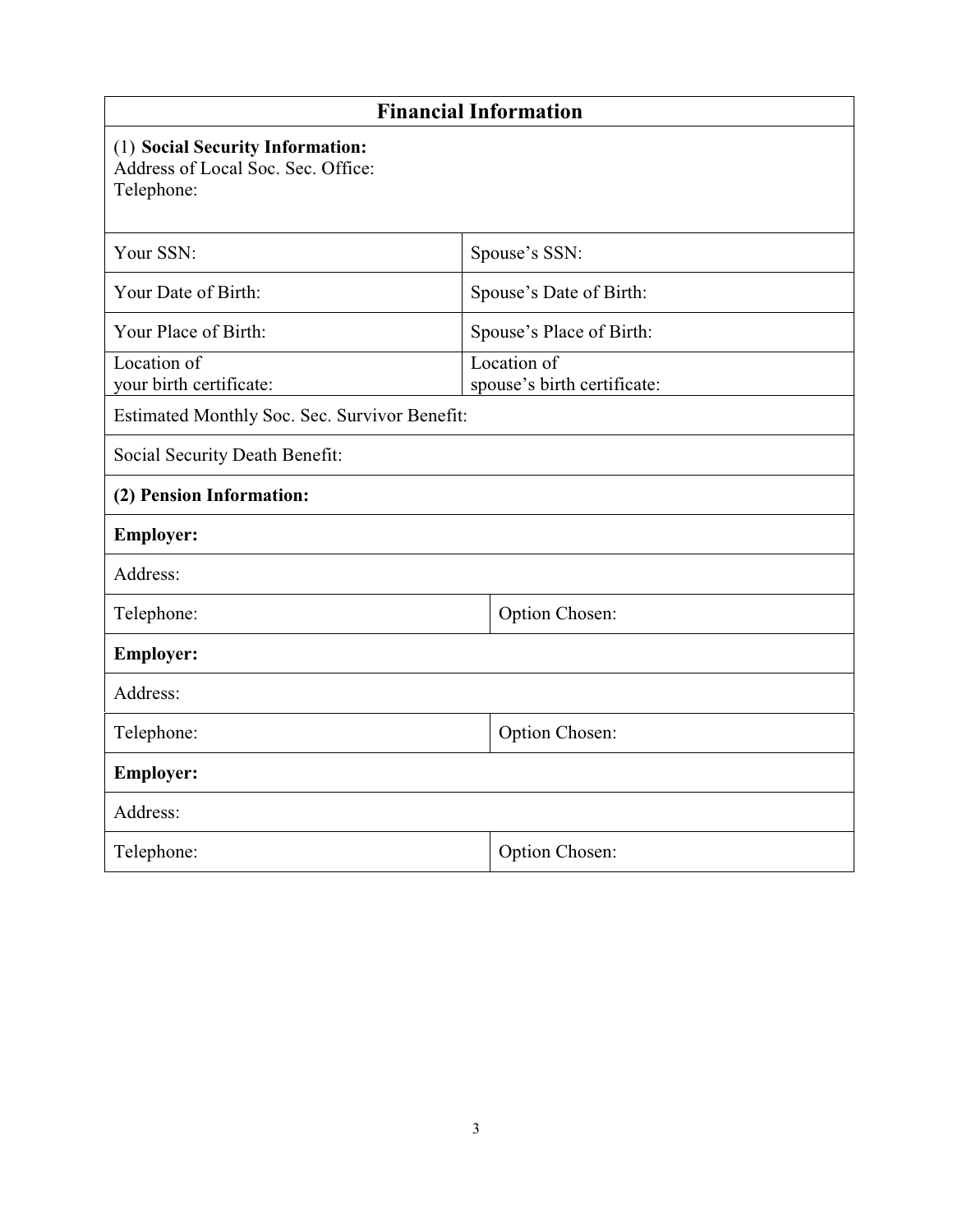| (3) Information on Deferred Compensation (such as $401(k)$ or $457$ plans) |                               |
|----------------------------------------------------------------------------|-------------------------------|
| Employer or Plan Administrator:                                            |                               |
| Address:                                                                   |                               |
| Telephone:                                                                 | Where Held:                   |
| (4) Veterans' Benefit                                                      |                               |
| Veterans' Administration Office:                                           |                               |
| Address:                                                                   | Telephone:                    |
| <b>Name of Veteran:</b>                                                    | G.I. No.:                     |
| <b>Branch of Service:</b>                                                  | Rank:                         |
| Type of Discharge:                                                         | Date of Discharge/Retirement: |
| <b>Name of Veteran:</b>                                                    | G.I. No.:                     |
| <b>Branch of Service:</b>                                                  | Rank                          |
| Type of Discharge:                                                         | Date of Discharge/Retirement: |
| (5) Annuity                                                                |                               |
| Company:                                                                   |                               |
| Address:                                                                   |                               |
| Telephone:                                                                 | Representative:               |
| (6) Savings Account(s)                                                     |                               |
| <b>Bank:</b>                                                               | Address:                      |
| In the name(s) of:                                                         | Telephone:                    |
| Account No.:                                                               | Passbook location:            |
| <b>Bank:</b>                                                               | Address:                      |
| In the name(s) of:                                                         | Telephone:                    |
| Account No.:                                                               | Passbook location:            |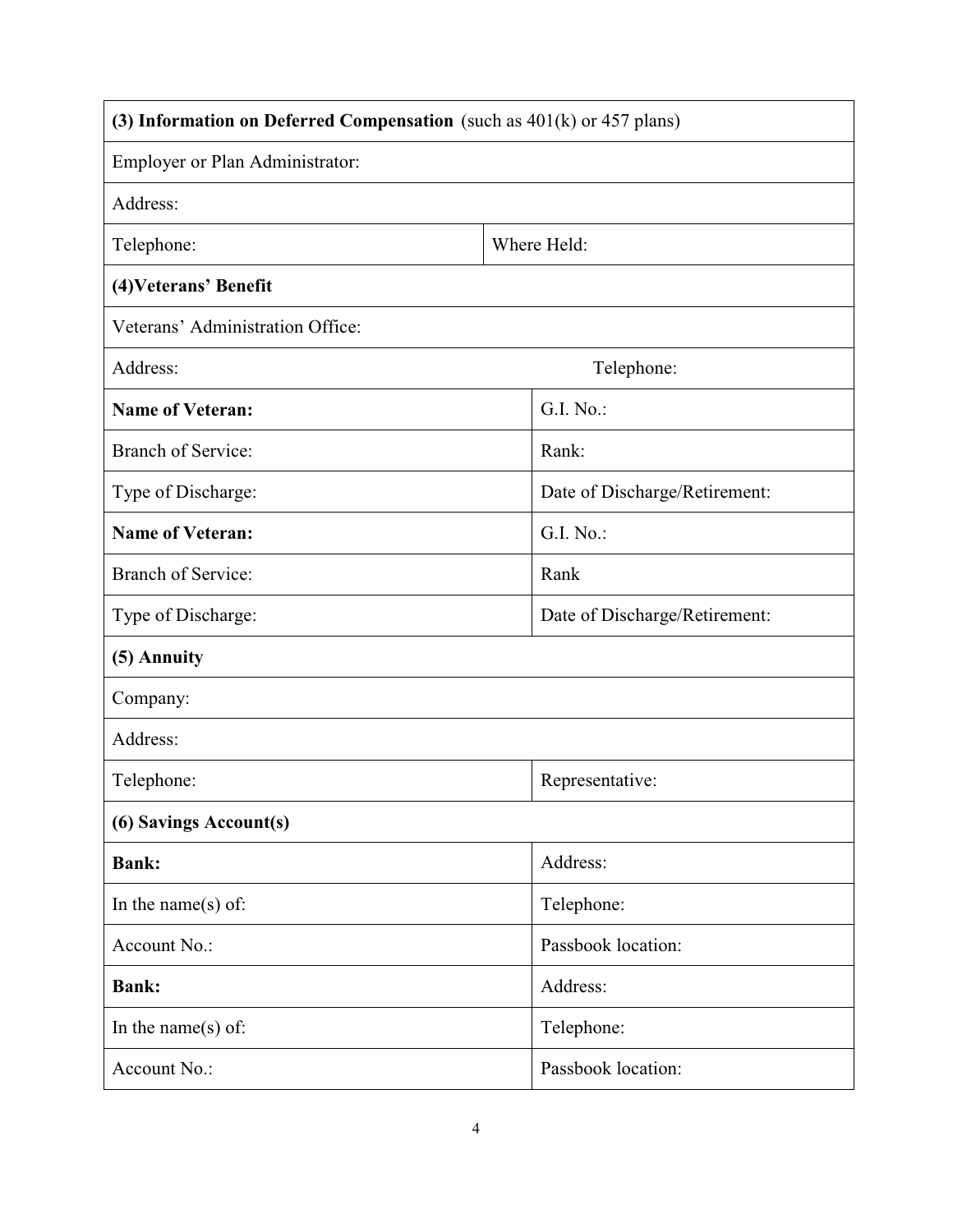| (7) Checking Account(s)  |                                 |  |
|--------------------------|---------------------------------|--|
| <b>Bank:</b>             | Address:                        |  |
| In the name(s) of:       | Telephone:                      |  |
| Account No.:             | Location of checkbook:          |  |
| <b>Bank:</b>             | Address:                        |  |
| In the name(s) of:       | Telephone:                      |  |
| Account No.:             | Location of checkbook:          |  |
| (8) Credit Union(s)      |                                 |  |
| Name of credit union:    |                                 |  |
| Address:                 | Telephone:                      |  |
| Account Number(s):       | $Account(s)$ in the name(s) of: |  |
| Name of credit union:    |                                 |  |
| Address:                 | Telephone:                      |  |
| Account Number(s):       | $Account(s)$ in the name(s) of: |  |
| (9) Savings Certificates |                                 |  |
| <b>Bank:</b>             |                                 |  |
| Address:                 | Telephone:                      |  |
| Certificate No.:         | Value:                          |  |
| Due Date:                |                                 |  |
| In name $(s)$ of:        |                                 |  |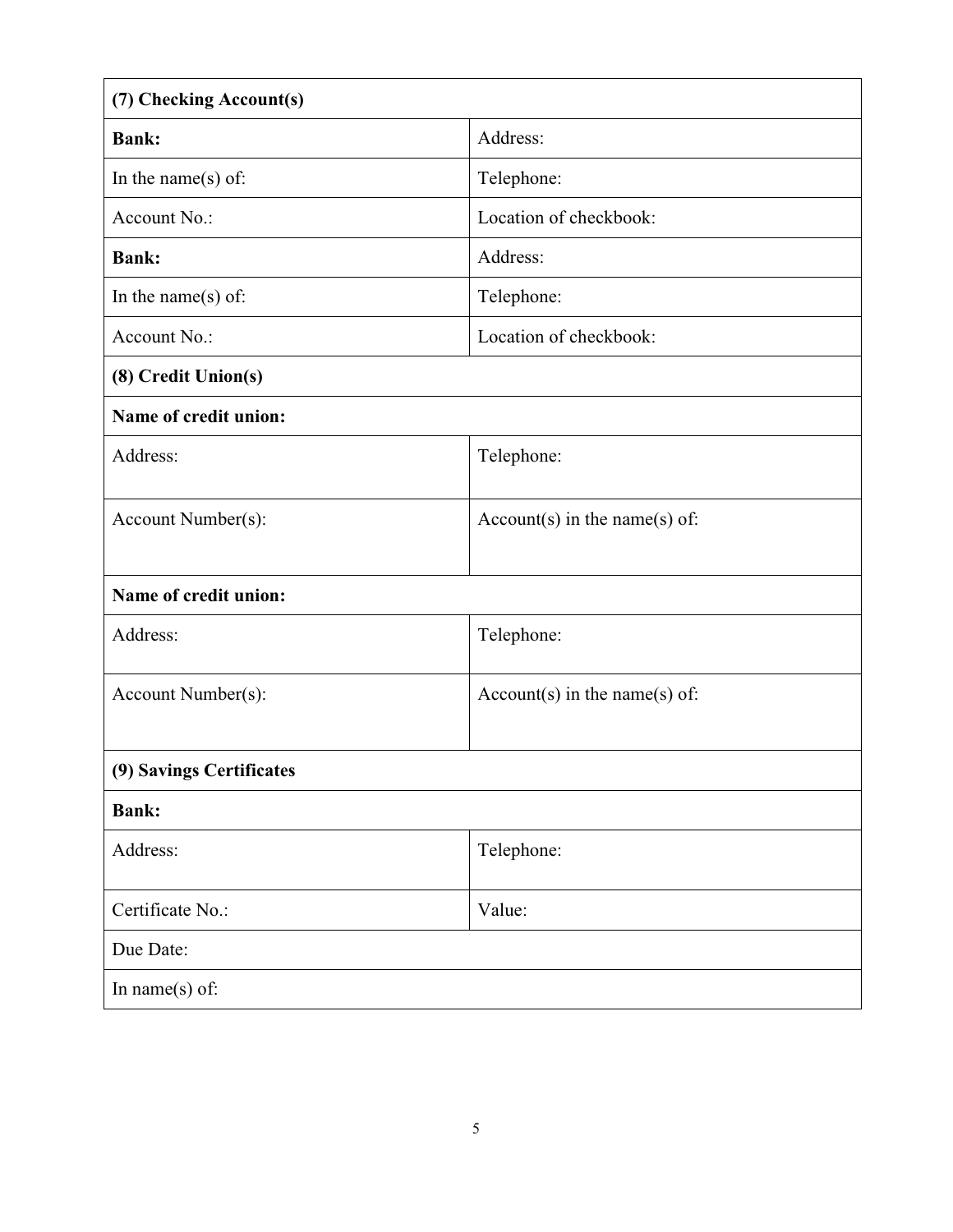| <b>Bank:</b>          |             |  |
|-----------------------|-------------|--|
| Address:              | Telephone:  |  |
| Certificate No.:      | Value:      |  |
| Due Date:             |             |  |
| In name $(s)$ of:     |             |  |
| (10) Stock and Bonds  |             |  |
| Brokerage Firm:       |             |  |
| Address:              |             |  |
| Telephone:            | Broker:     |  |
| Name or Type of Bond: |             |  |
| Serial No.:           | Face Value: |  |
| Name or Type of Bond: |             |  |
| Serial No.:           | Face Value: |  |
| <b>Name of Stock:</b> |             |  |
| Where held:           |             |  |
| Number of shares:     |             |  |
| <b>Name of Stock:</b> |             |  |
| Where held:           |             |  |
| Number of shares:     |             |  |
| <b>Mutual Fund:</b>   |             |  |
| Account Number:       |             |  |
| In the name of:       |             |  |
| <b>Mutual Fund:</b>   |             |  |
| Account Number:       |             |  |
| In the Name of:       |             |  |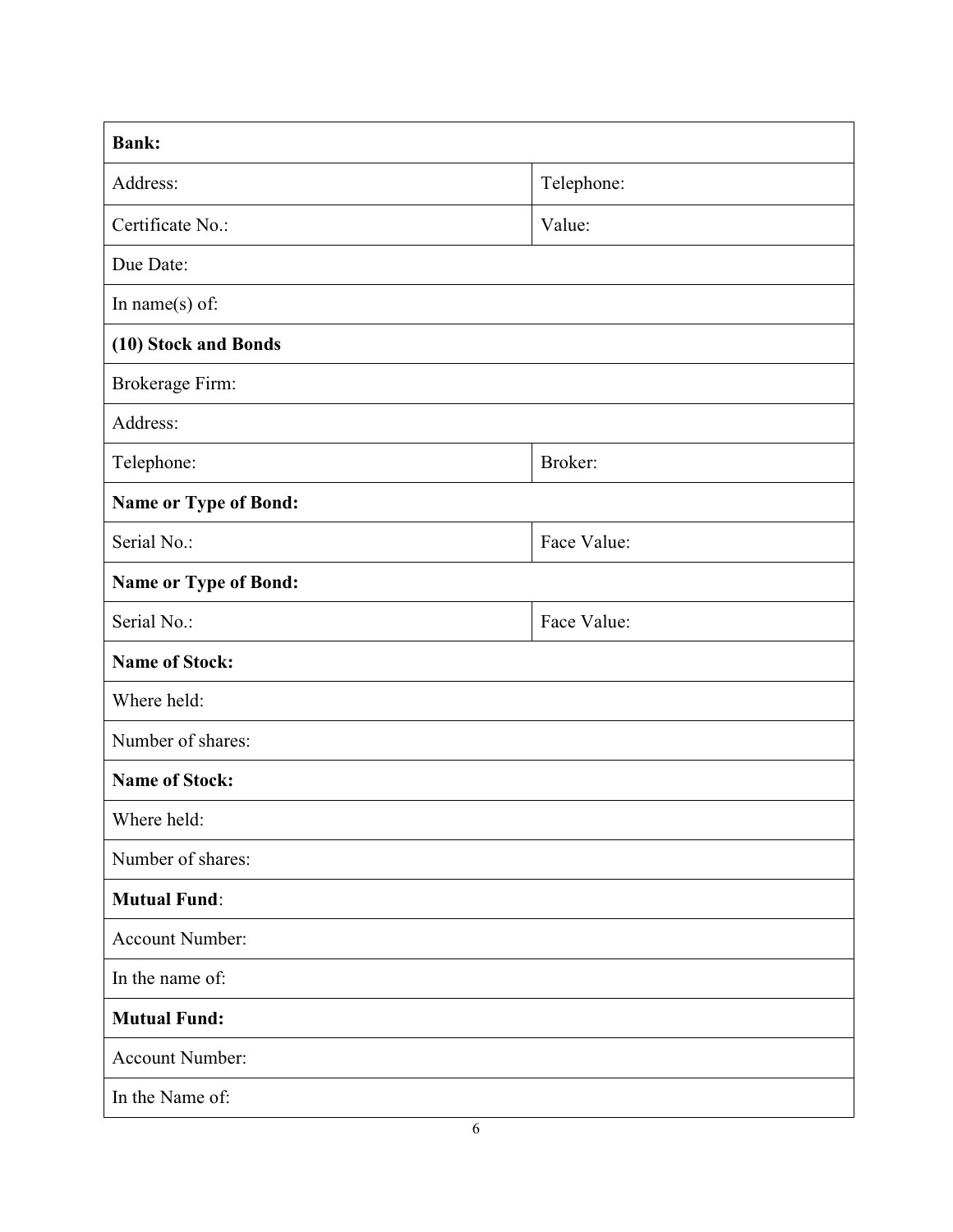| <b>Mutual Fund:</b>                           |            |  |
|-----------------------------------------------|------------|--|
| <b>Account Number:</b>                        |            |  |
| In Name of:                                   |            |  |
| (11) Individual Retirement Accounts (IRA's)   |            |  |
| Entity holding IRA (bank, mutual fund, etc.)  |            |  |
| Address:<br>Telephone:                        |            |  |
| Account No.:                                  |            |  |
| In name of:                                   |            |  |
| Entity holding IRA (bank, mutual fund, etc.): |            |  |
| Address:                                      |            |  |
| Account No.:                                  |            |  |
| In name of:                                   |            |  |
| (12) Safety Deposit Box                       |            |  |
| Bank:                                         |            |  |
| Address:                                      | Telephone: |  |
| Key Number:<br>Location of Key:               |            |  |
| Person(s) authorized to open box:             |            |  |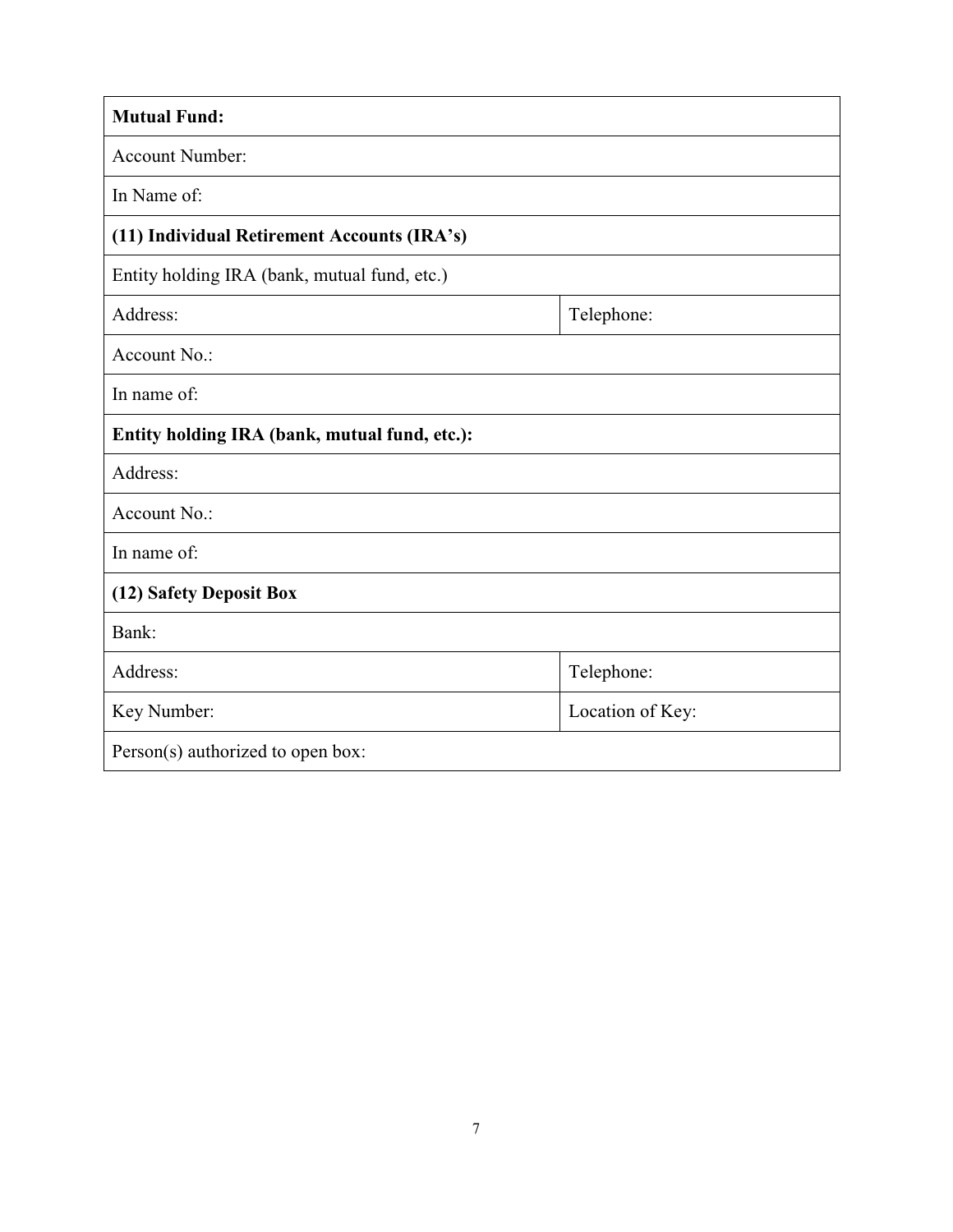Contents of Safety Deposit Box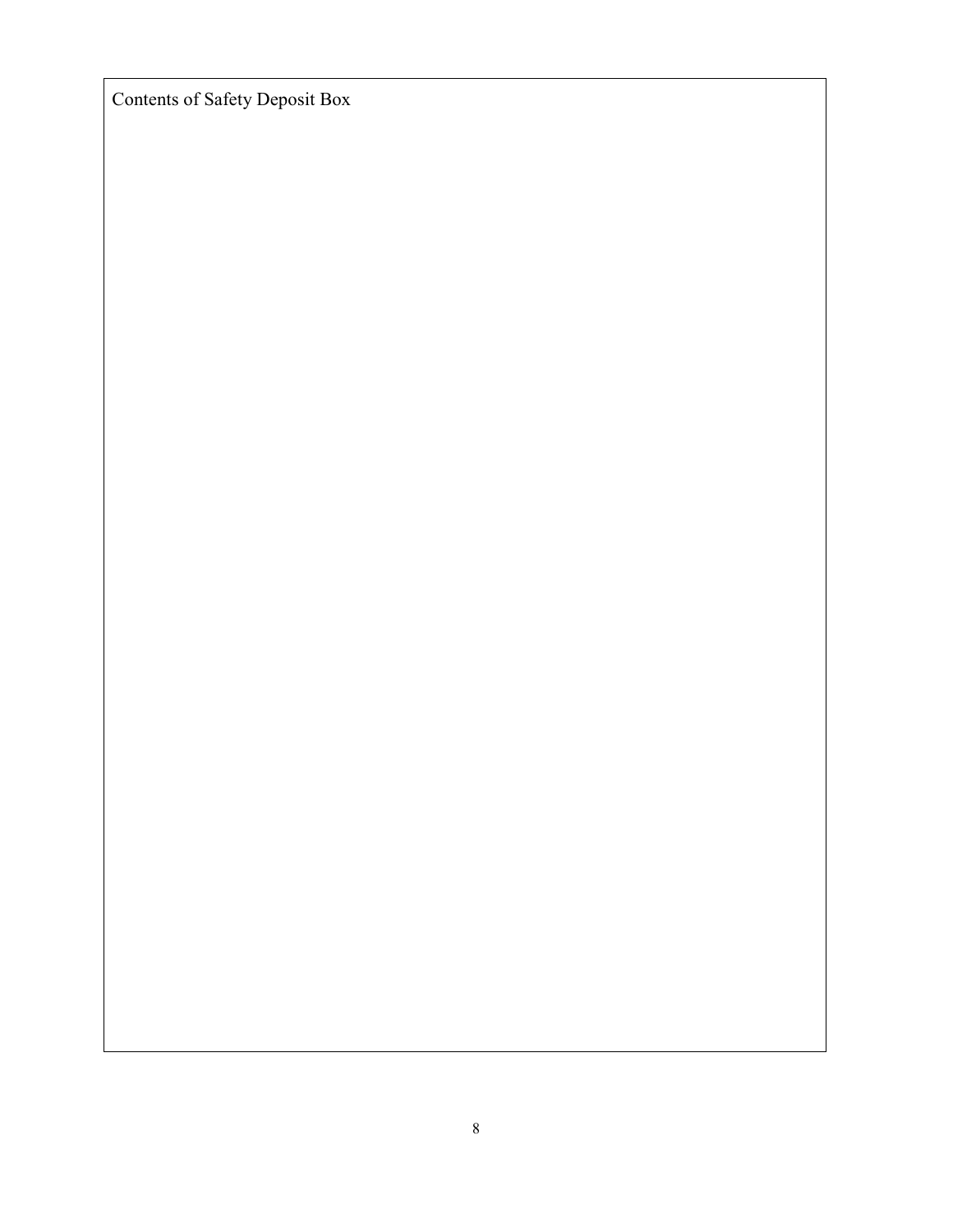Additional Notes on Financial Information: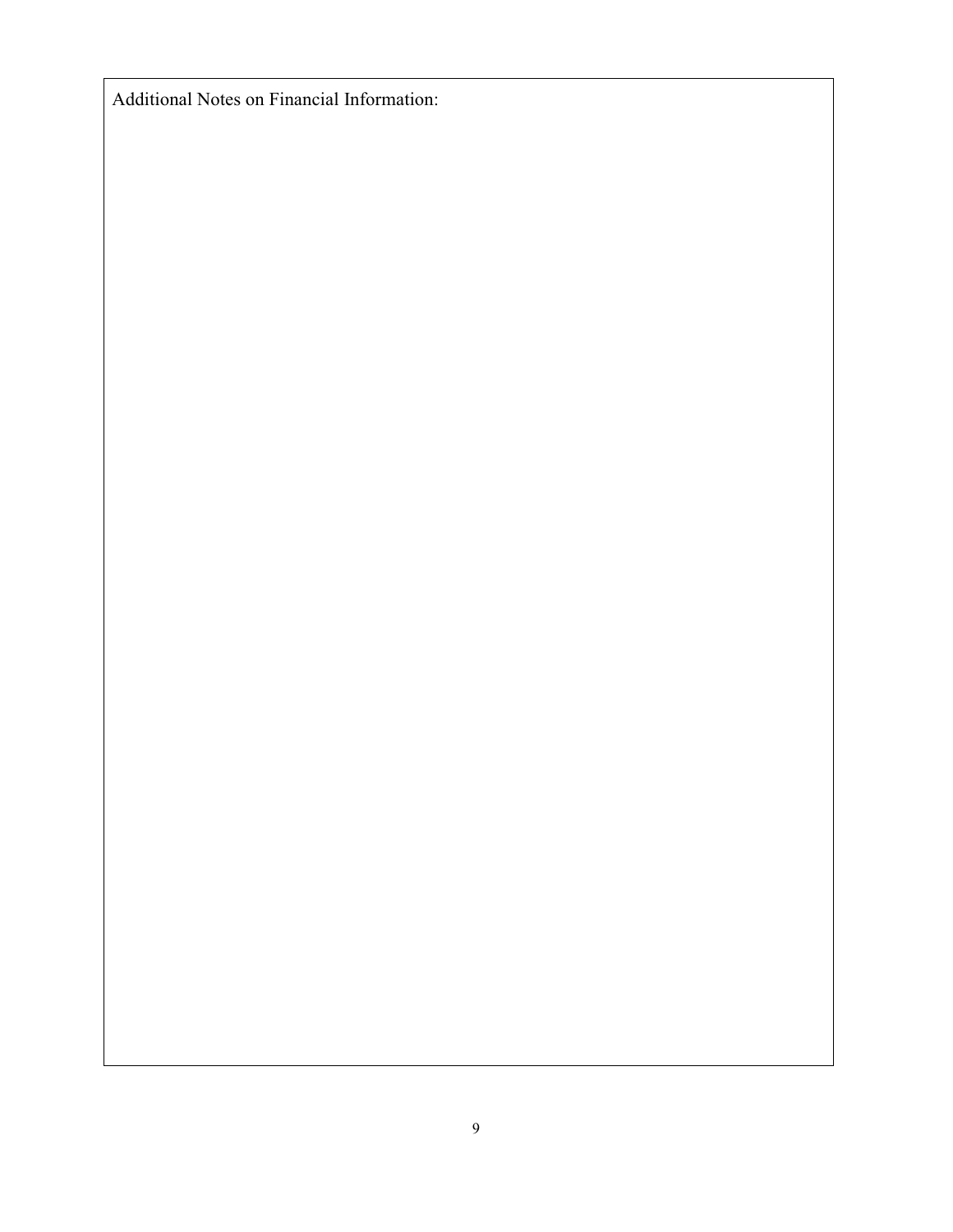| <b>Insurance Information</b>      |                     |  |
|-----------------------------------|---------------------|--|
| (1) Your Life Insurance           |                     |  |
| <b>Employer Plan:</b>             |                     |  |
| Amount:                           | Beneficiary:        |  |
| <b>Additional Life Insurance:</b> |                     |  |
| Company:                          |                     |  |
| Address:                          | Telephone:          |  |
| Policy Number:                    | Location of policy: |  |
| Amount:                           | Premium Date:       |  |
| Beneficiary:                      |                     |  |
| Agent:                            | Agent's Telephone:  |  |
| (2) Spouse's life insurance       |                     |  |
| <b>Employer Plan:</b>             |                     |  |
| Amount:                           | Beneficiary:        |  |
| <b>Additional Life Insurance:</b> |                     |  |
| Company:                          |                     |  |
| Address:                          | Telephone:          |  |
| Policy Number:                    | Location of policy: |  |
| Amount:                           | Premium Date:       |  |
| Beneficiary:                      |                     |  |
| Agent:                            | Agent's Telephone:  |  |
| (3) Health/Disability Insurance   |                     |  |
| Company:                          |                     |  |
| Address:                          | Telephone:          |  |
| Policy Number:                    | Location of policy: |  |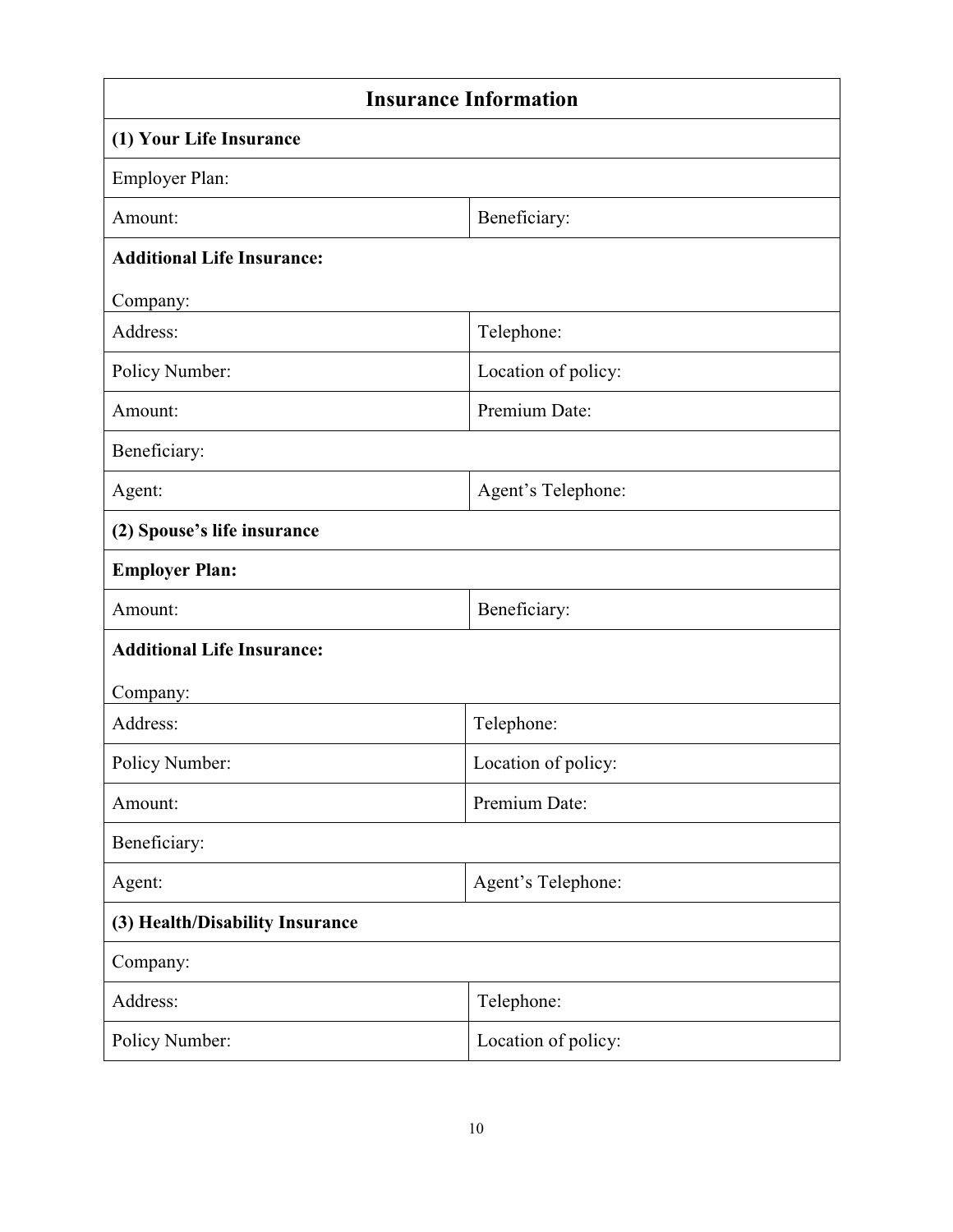| In name of:                          |                     |  |
|--------------------------------------|---------------------|--|
| Company:                             |                     |  |
| Address:                             | Telephone:          |  |
| Policy Number:                       | Location of policy: |  |
| In name of:                          |                     |  |
| (4) Homeowners Policy                |                     |  |
| Company:                             |                     |  |
| Address:                             | Telephone:          |  |
| Policy Number:                       | Amount:             |  |
| Location of Policy:                  | Premium Date:       |  |
| (5) Auto Insurance                   |                     |  |
| <b>Car No. 1:</b><br>Make and model: | Policy Number:      |  |
| Vehicle Identification Number:       |                     |  |
| Address:                             |                     |  |
| Agent:                               | Agent's Telephone:  |  |
| Location of policy:                  |                     |  |
| Car No. 2:<br>Make and model:        | Policy Number:      |  |
| Vehicle Identification Number:       |                     |  |
| Address:                             |                     |  |
| Agent:                               | Agent's Telephone:  |  |
| Location of policy:                  |                     |  |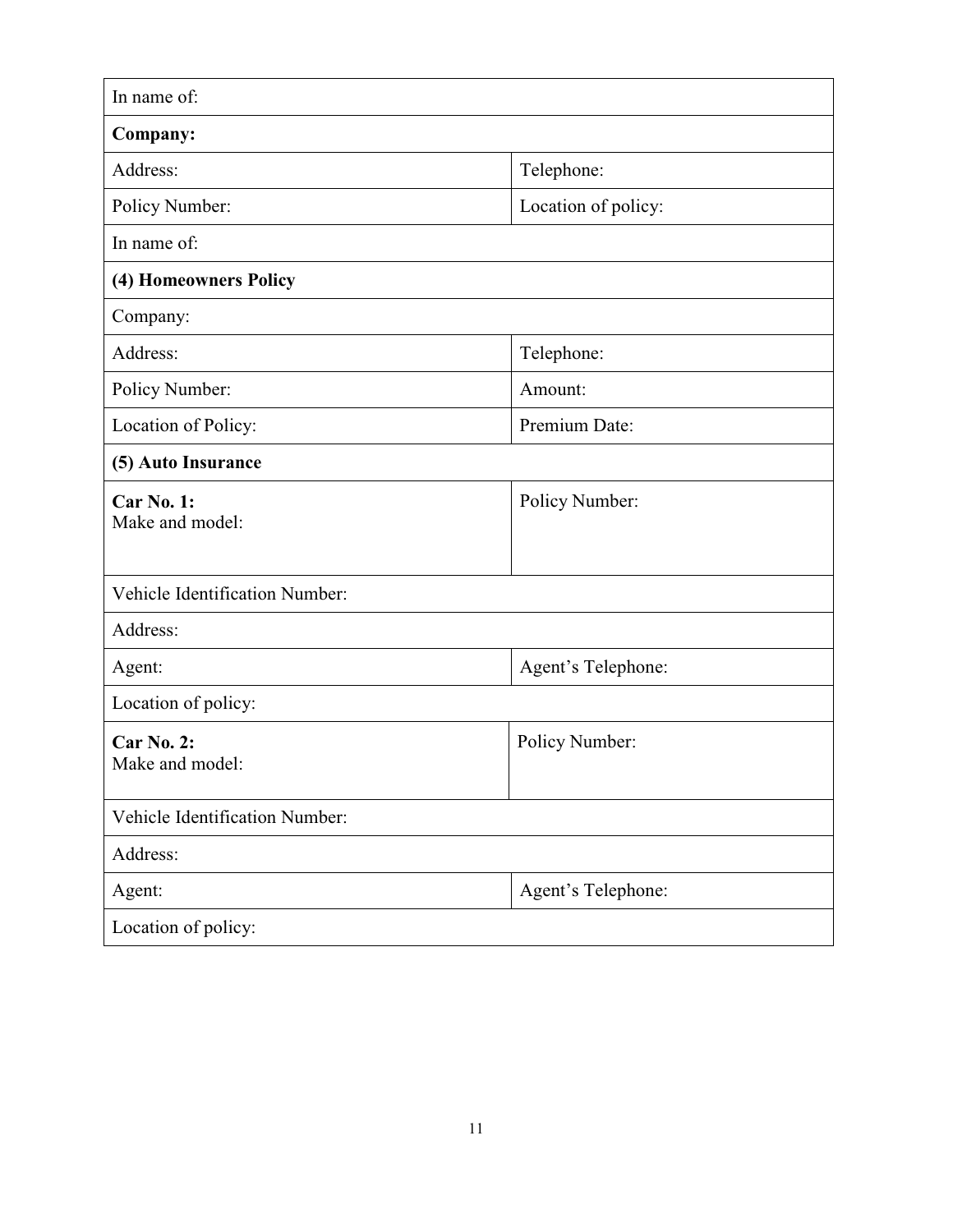| <b>Deeds and Titles</b> |             |  |
|-------------------------|-------------|--|
| Home                    |             |  |
| Mortgage Company:       |             |  |
| Address:                | Telephone:  |  |
| Account No.:            |             |  |
| Monthly Payment:        | Due Date:   |  |
| Location of title:      |             |  |
|                         |             |  |
|                         |             |  |
| (2) Other Property      |             |  |
| Site:                   | Lot Number: |  |
| Lender's Name           |             |  |
| Address:                | Telephone:  |  |
| Monthly Payment:        | Due Date:   |  |
| Location of title:      |             |  |
|                         |             |  |
|                         |             |  |
| Site:                   | Lot Number: |  |
| Lender's Name:          |             |  |
| Address:                | Telephone:  |  |
| Monthly Payment:        | Due Date:   |  |
| Location of title:      |             |  |
|                         |             |  |
|                         |             |  |
|                         |             |  |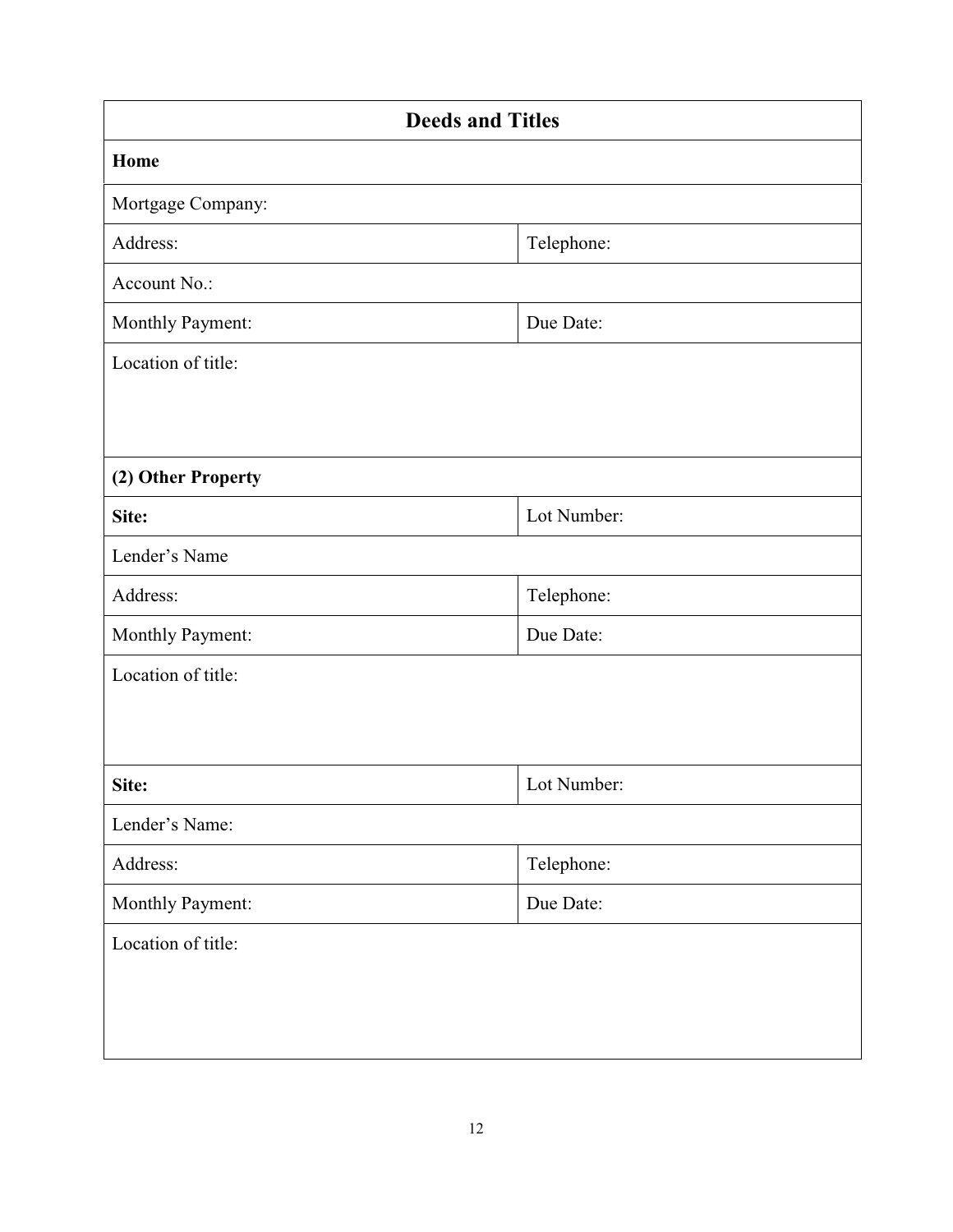| (3) Gravesite                  |                  |
|--------------------------------|------------------|
| Site:                          | Lot No.          |
| Site:                          | Lot No.          |
| Location of title paper:       |                  |
| (4) Automobile Titles          |                  |
| Make and model of car #1:      |                  |
| Vehicle identification number: |                  |
| Lender:                        |                  |
| Address:                       | Telephone:       |
| Monthly Payment:               | Due Date:        |
| Location of title:             |                  |
| Location of registration:      |                  |
| Make and model of car #2:      |                  |
| Vehicle identification number: |                  |
| Lender:                        |                  |
| Address:                       | Telephone:       |
| Monthly Payment:               | Due Date:        |
| Location of title:             |                  |
| Location of registration:      |                  |
| (5) Credit Cards               |                  |
| Company:                       | Telephone:       |
| Card Number:                   | Expiration date: |
| Name on card:                  |                  |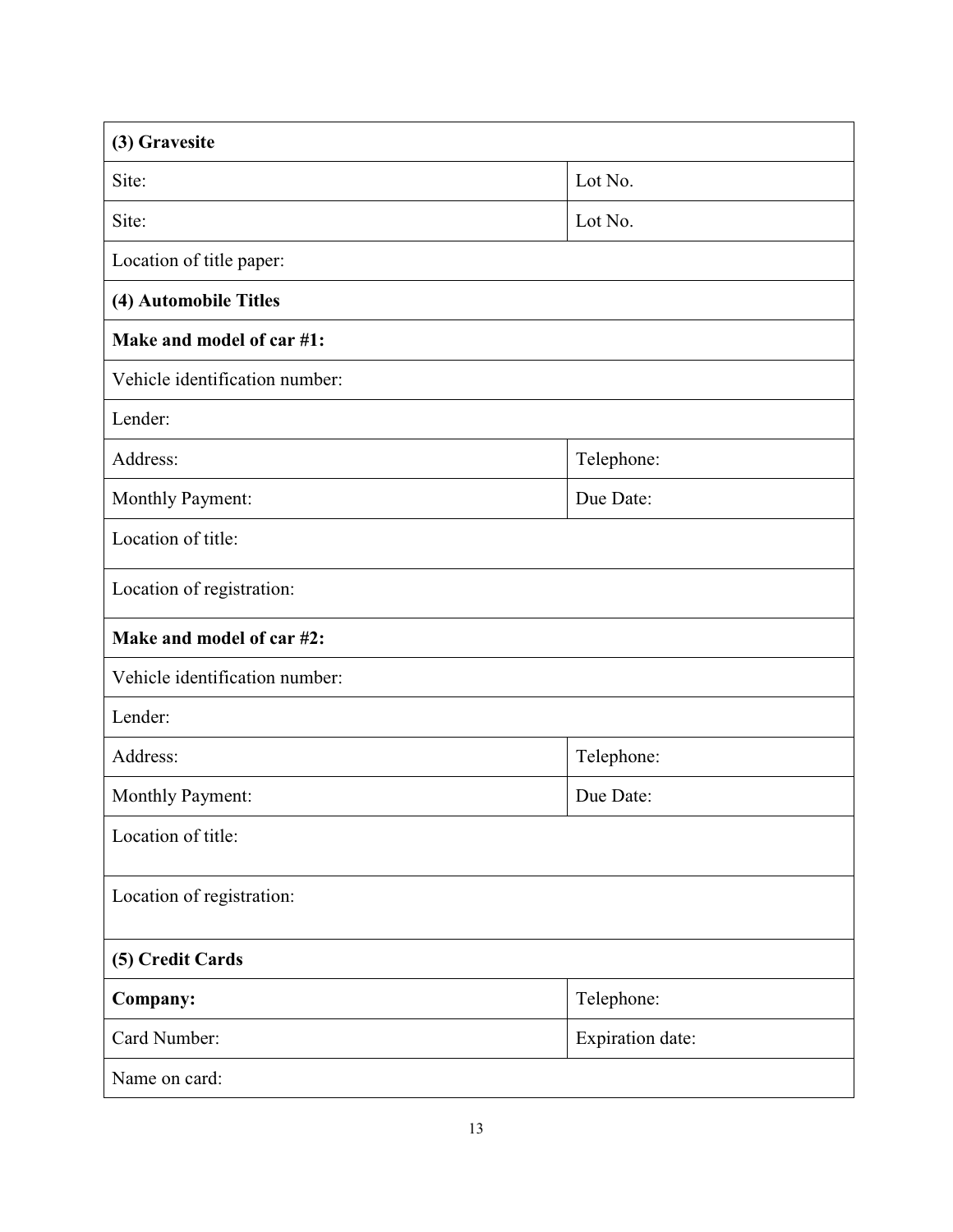| Company:                        | Telephone:       |
|---------------------------------|------------------|
| Card Number:                    | Expiration date: |
| Name on card:                   |                  |
| Company:                        | Telephone:       |
| Card Number:                    | Expiration date: |
| Name on card:                   |                  |
| Company:                        | Telephone:       |
| Card Number:                    | Expiration date: |
| Name on card:                   |                  |
| <b>Additional Credit Cards:</b> |                  |
|                                 |                  |
|                                 |                  |
|                                 |                  |
|                                 |                  |
|                                 |                  |
|                                 |                  |
|                                 |                  |
|                                 |                  |
|                                 |                  |
|                                 |                  |
|                                 |                  |
|                                 |                  |
|                                 |                  |
|                                 |                  |
|                                 |                  |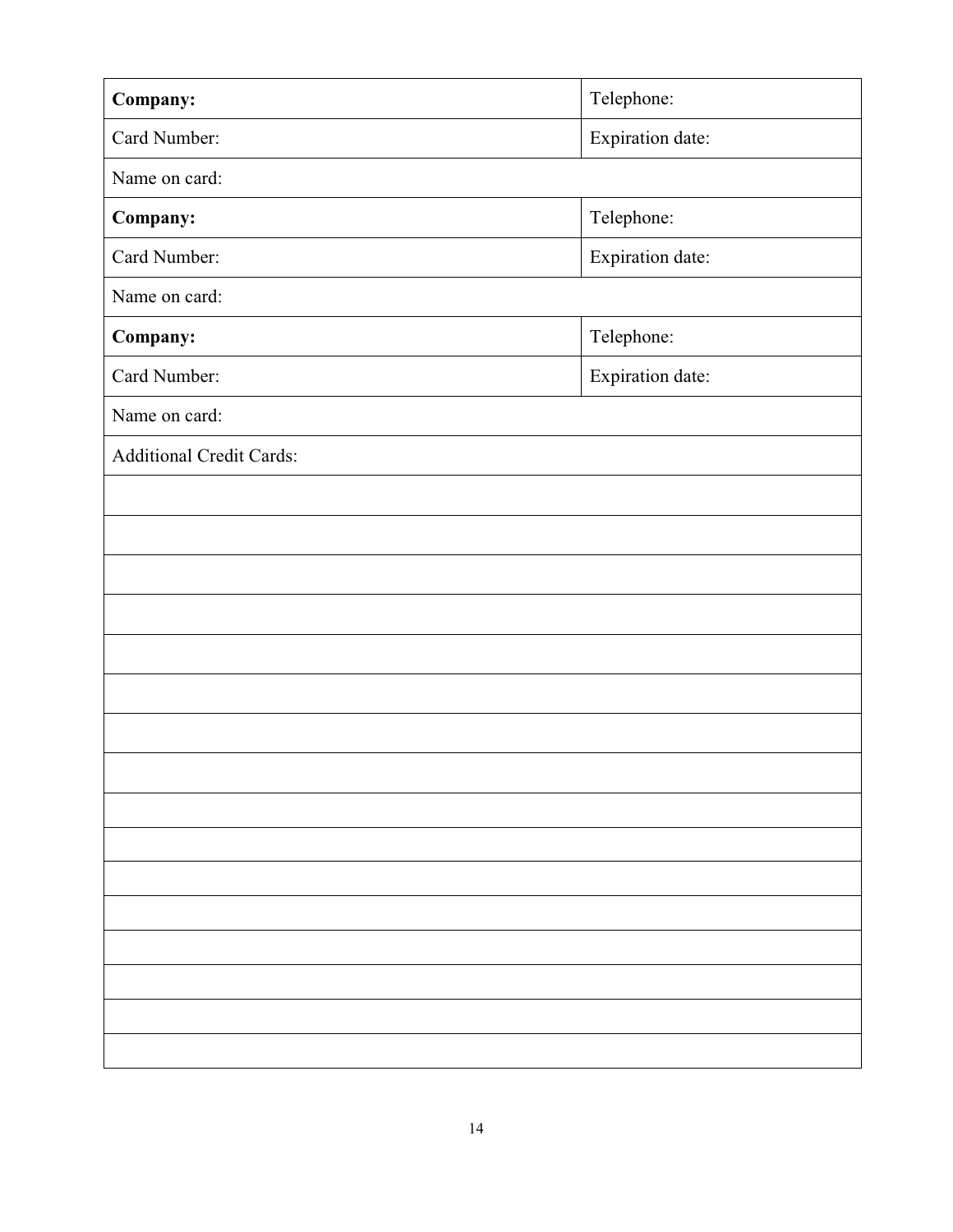| (6) Personal Debts                |                   |  |
|-----------------------------------|-------------------|--|
| Bank, institution or person owed: |                   |  |
| Address:                          | Telephone:        |  |
| Amount:                           | Payment due date: |  |
| Account Number:                   |                   |  |
| Bank, institution or person owed: |                   |  |
| Address:                          | Telephone:        |  |
| Amount:                           | Payment due date: |  |
| <b>Account Number:</b>            |                   |  |
| Bank, institution or person owed: |                   |  |
| Address:                          | Telephone:        |  |
| Amount:                           | Payment due date: |  |
| Account Number:                   |                   |  |
| (7) Any Additional Debts:         |                   |  |
|                                   |                   |  |
|                                   |                   |  |
|                                   |                   |  |
|                                   |                   |  |
|                                   |                   |  |
|                                   |                   |  |
|                                   |                   |  |
|                                   |                   |  |
|                                   |                   |  |
|                                   |                   |  |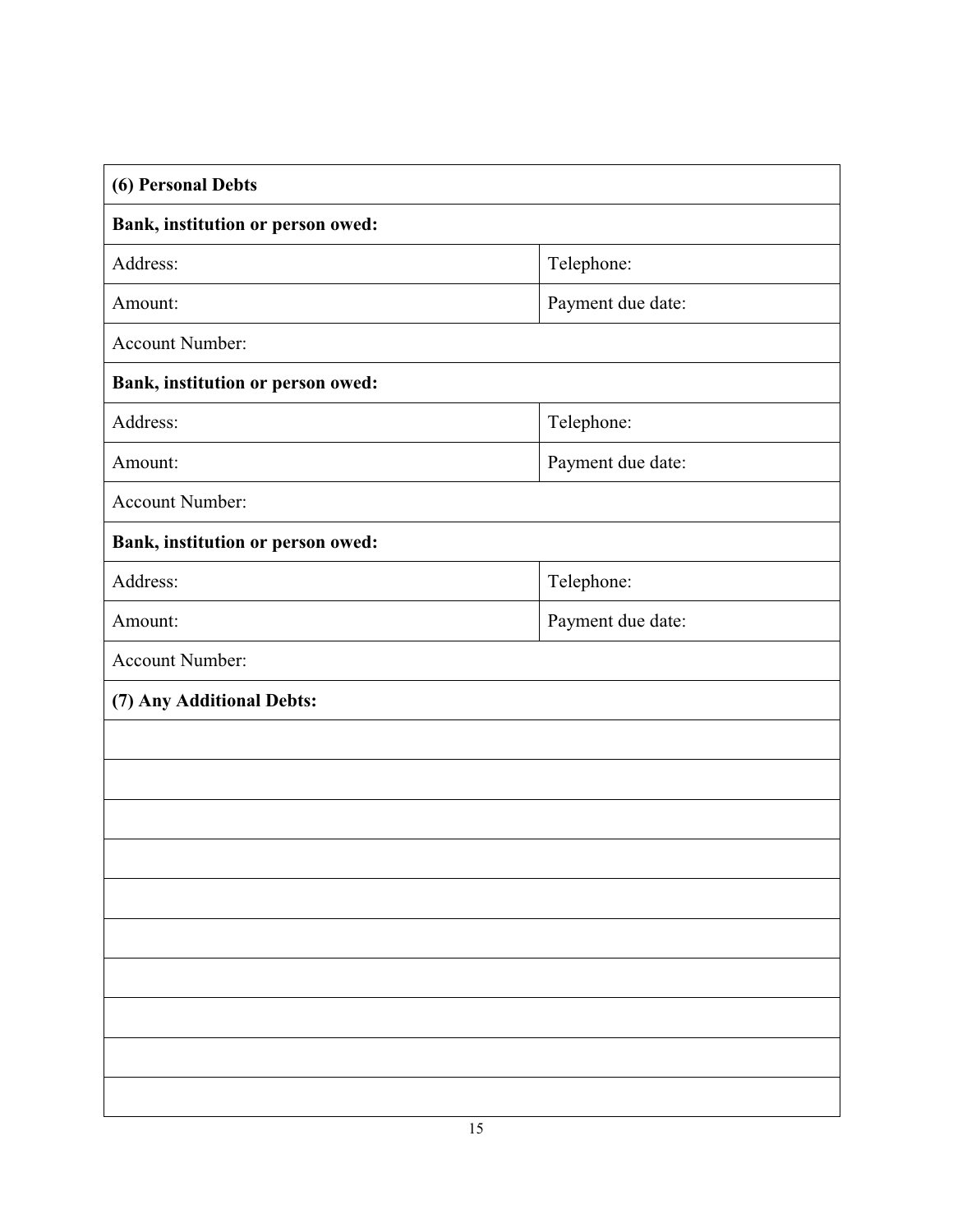| <b>Arrangements for Funeral/Memorial</b>            |            |
|-----------------------------------------------------|------------|
| (1) For Yourself                                    |            |
| Funeral Home:                                       |            |
| Address:                                            | Telephone: |
| Body cremated by:                                   | Telephone: |
| Body donated to:                                    | Telephone: |
| Organ donations to:                                 | Telephone: |
| Location of signed organ donor card(s):             |            |
| Cemetery:                                           | Lot No.    |
| <b>Information about Funeral/Memorial Services:</b> |            |
| Funeral to be held at:                              |            |
| Religious services to be held at:                   |            |
| Memorial to be held at:                             |            |
| Other wishes:                                       |            |
|                                                     |            |
|                                                     |            |
|                                                     |            |
|                                                     |            |
|                                                     |            |
|                                                     |            |
|                                                     |            |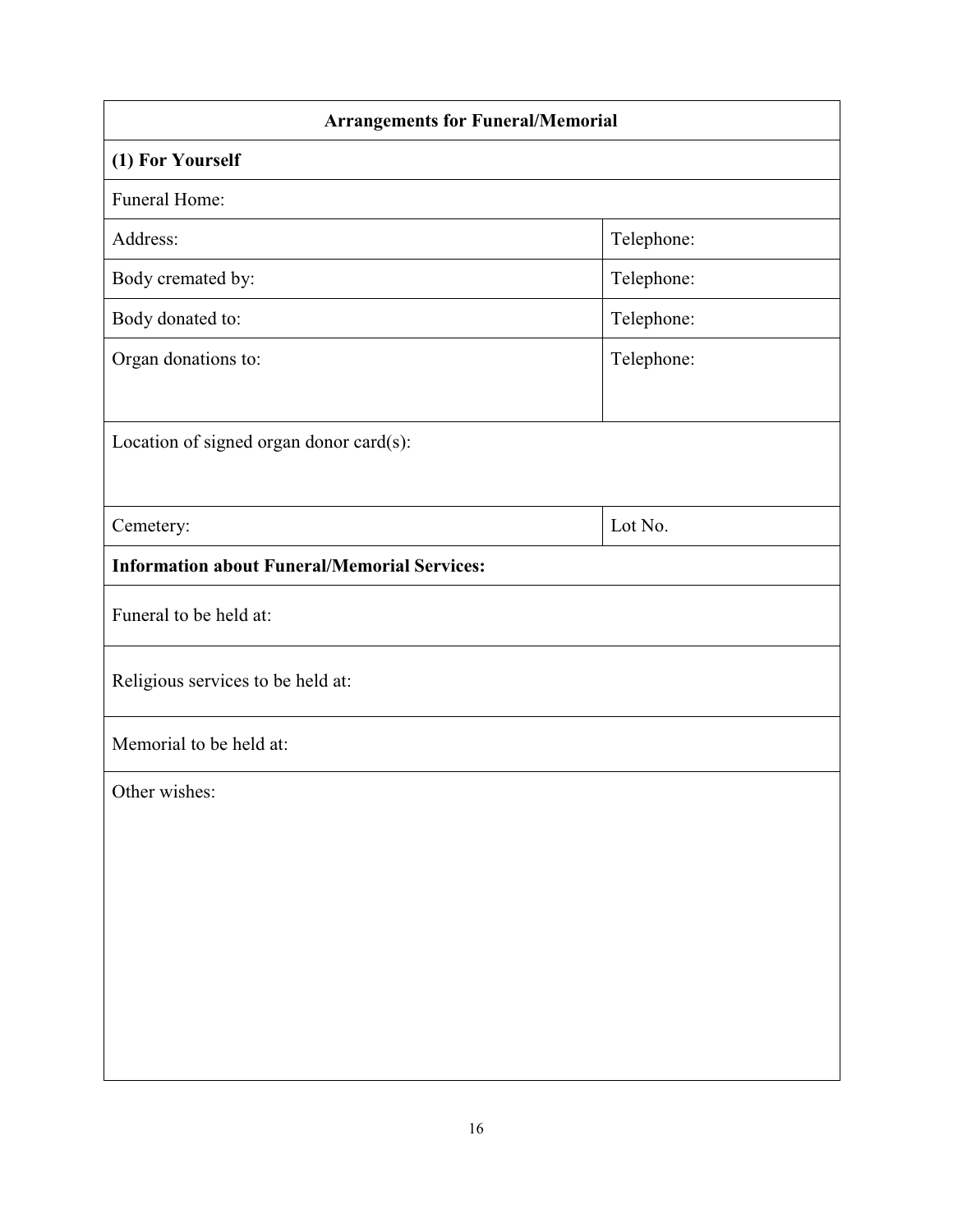| <b>Arrangements for Funeral/Memorial</b>           |            |  |
|----------------------------------------------------|------------|--|
| (2) Your Spouse                                    |            |  |
| Funeral Home:                                      |            |  |
| Address:                                           | Telephone: |  |
| Body cremated by:                                  | Telephone: |  |
| Body donated to:                                   | Telephone: |  |
| Organ donations to:                                | Telephone: |  |
| Location of signed organ donor card(s):            |            |  |
| Cemetery:                                          | Lot No.    |  |
| <b>Information about Funeral/Memorial Services</b> |            |  |
| Funeral to be held at:                             |            |  |
| Religious services to be held at:                  |            |  |
| Memorial to be held at:                            |            |  |
| Other Wishes:                                      |            |  |
|                                                    |            |  |
|                                                    |            |  |
|                                                    |            |  |
|                                                    |            |  |
|                                                    |            |  |
|                                                    |            |  |
|                                                    |            |  |
|                                                    |            |  |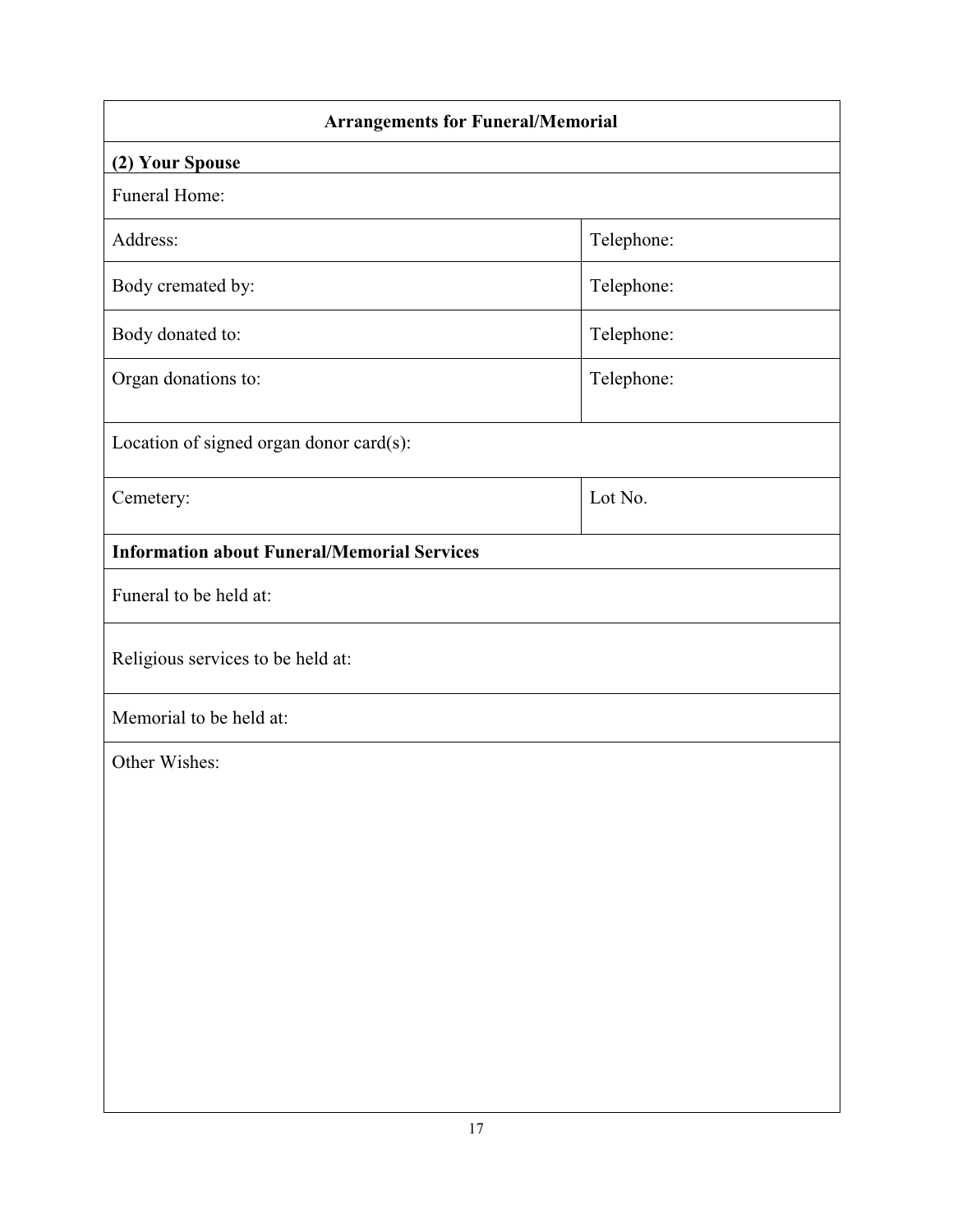#### **Information About Wills and Personal Effects**

#### (1) Your Will

Date of Will:

Executor:

Will drawn up by: (give name of the attorney, if applicable)

Attorney's Address

Attorney's Telephone:

Location of original will:

Location of copies of will:

### (2) Your Spouse's Will

Date of will:

Executor:

Will drawn up by: (give name of the attorney, if applicable)

Attorney's Address:

Attorney's Telephone:

Location of original will:

Location of copies of will:

### (3) Locations of Other Important Papers

Your Birth Certificate:

Your Spouse's Birth Certificates:

Marriage/Divorce Certificates:

**Military Papers** 

Tax Records: